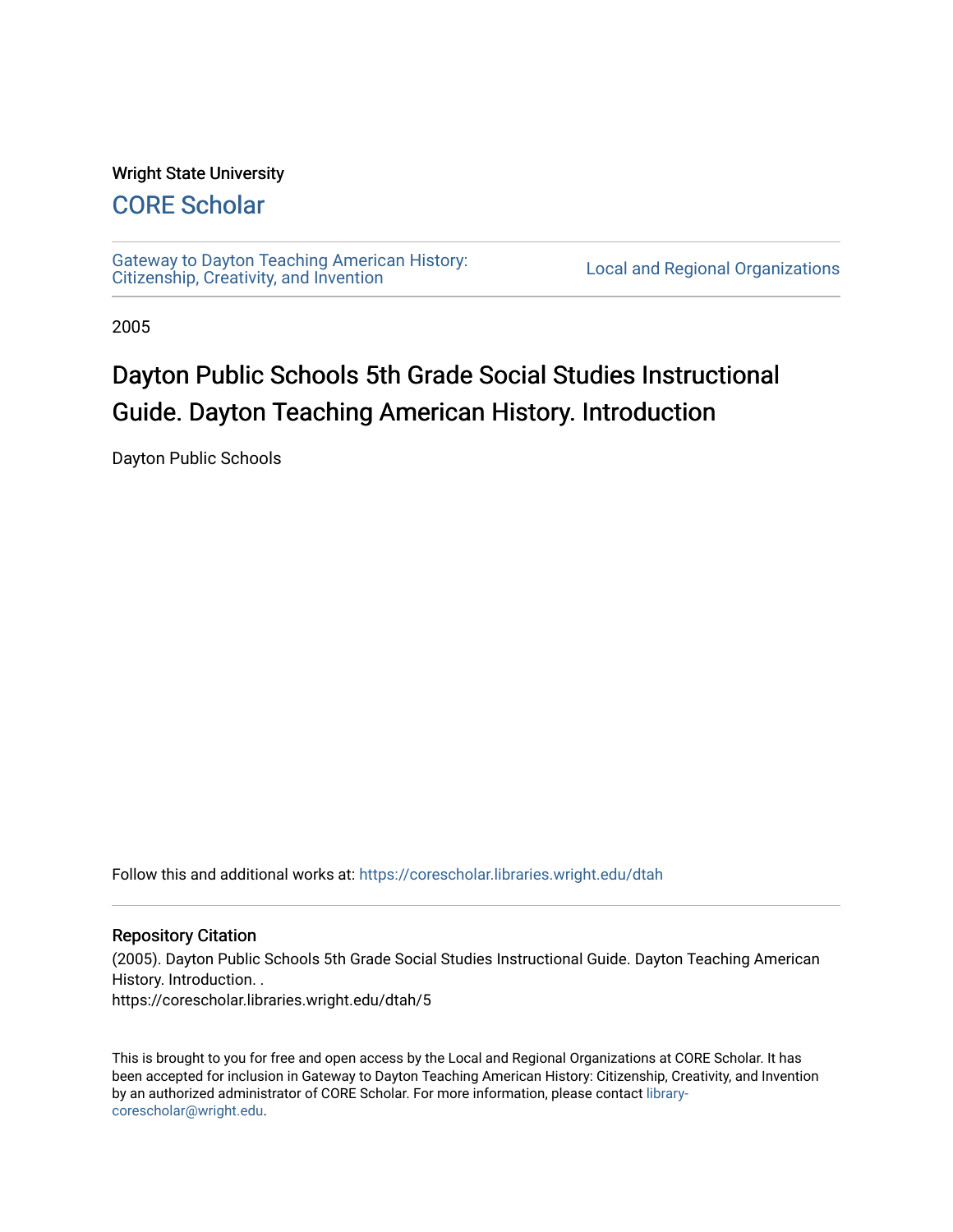



# DAYTON PUBLIC SCHOOLS **5TH GRADE**  DAYTON PUBLIC SURFERING ENGINEERING THE CONCLUDED TRANSPARED TO A merican<sup>ne A</sup> $\epsilon_{\epsilon_{\alpha_{ch}}}_{\alpha_{\alpha_{ch}}$ **INSTRUCTIONAL GUIDE**



Also available at the Dayton Public School (DPS) Web Site: http:www.dps.k12.oh.us/academic/secsoc/americanhistory/teachin9\_01.htm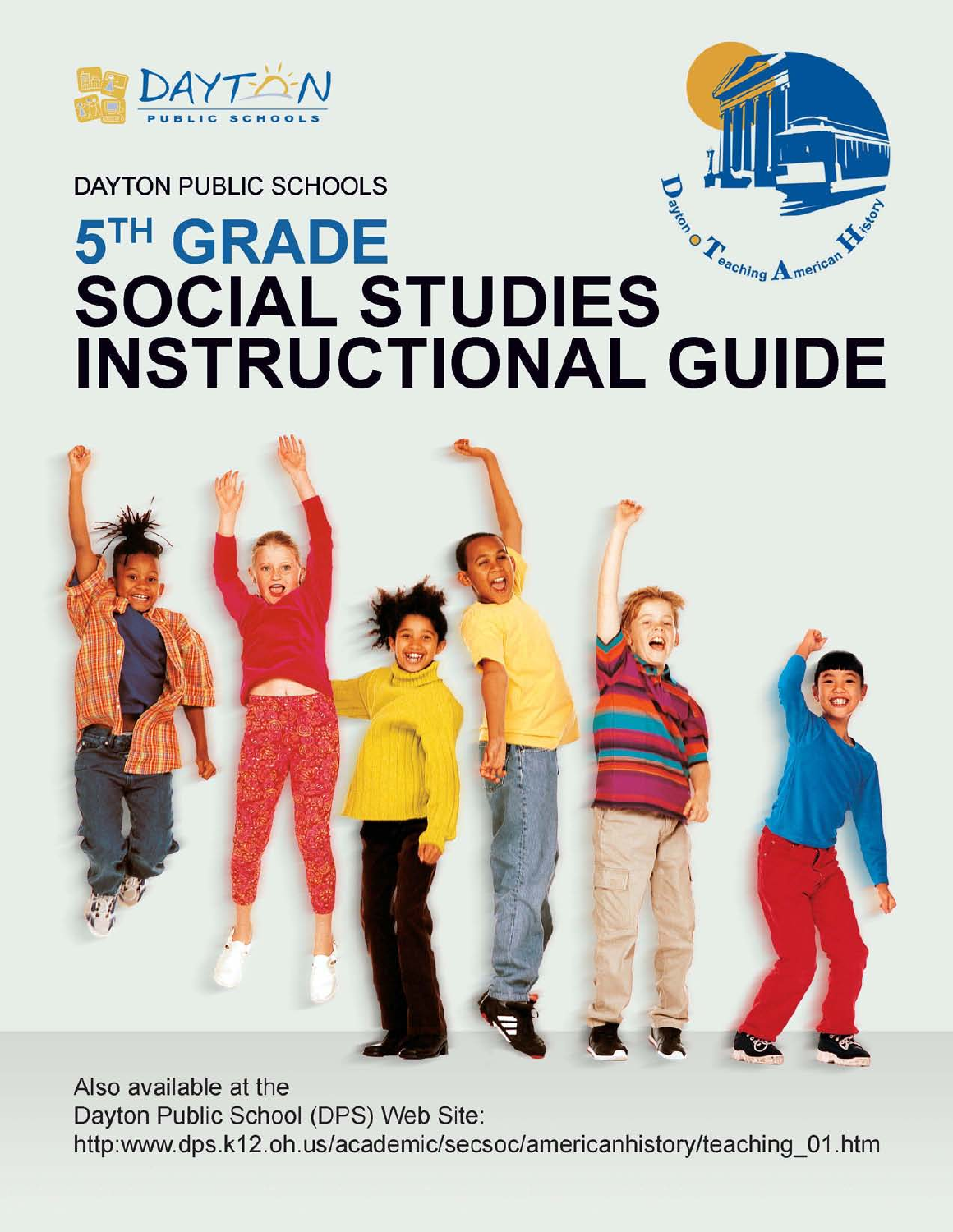

# **Table of Contents**

# **Grade 5**

| <b>Introduction</b>           |         |
|-------------------------------|---------|
| Acknowledgements              |         |
| How to Use This Guide         | $2 - 5$ |
| Primary and Secondary Sources | $6 - 7$ |

### **Units**

|           | Unit 1: Social Studies Skills and Methods | 8   |
|-----------|-------------------------------------------|-----|
| $\bullet$ | Unit 2: Geography                         | 23  |
| $\bullet$ | Unit 3: Native Americans                  | 67  |
| $\bullet$ | Unit 4: Exploration                       | 90  |
| $\bullet$ | Unit 5: Colonization                      | 100 |
| $\bullet$ | Unit 6: American Revolution               | 128 |
| $\bullet$ | Unit 7: Government and Citizenship        | 141 |
| $\bullet$ | Unit 8: 1850-1930 Issues                  | 166 |
|           | Unit 9: Modern Issues                     | 198 |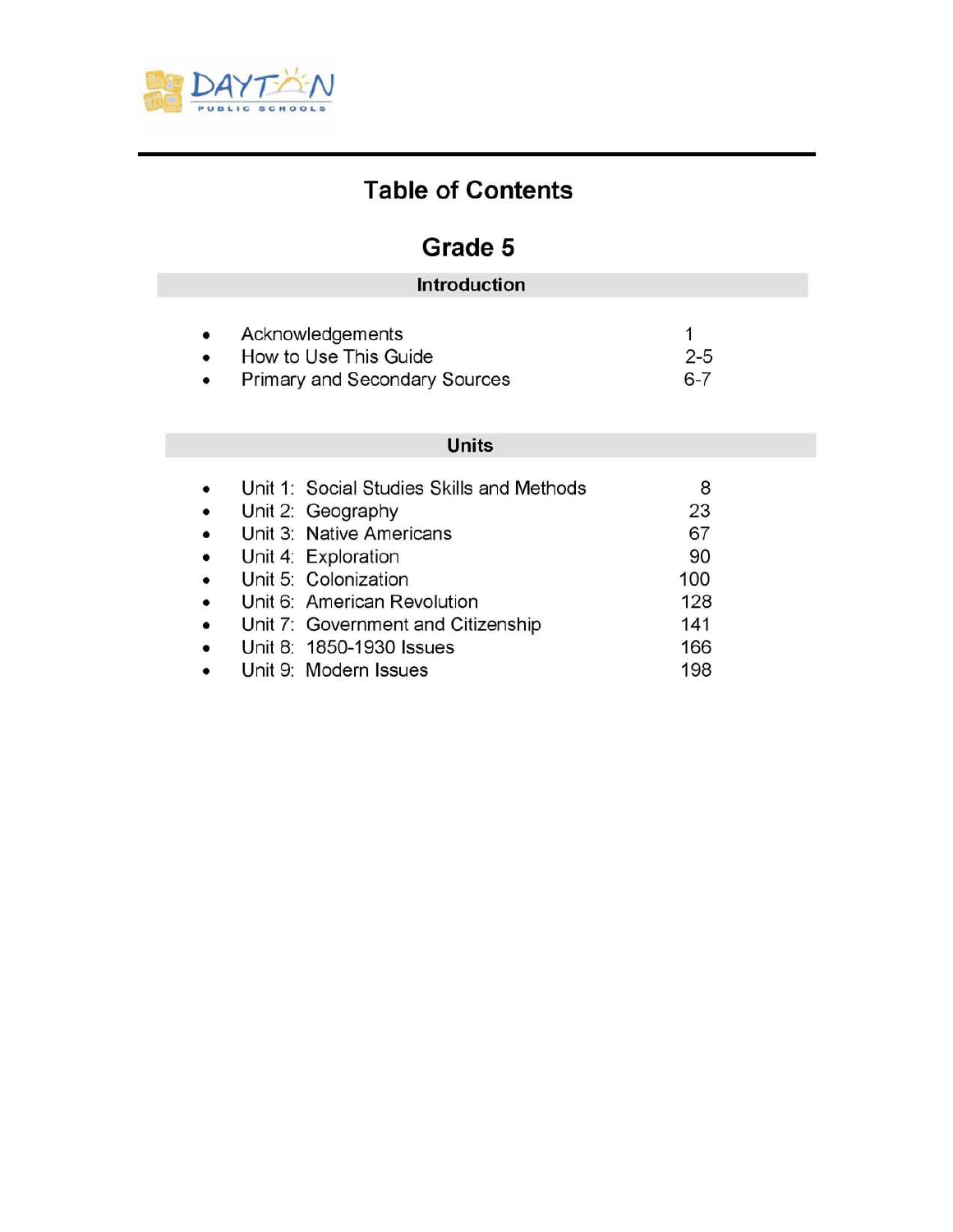

# 5th **Grade Instructional Guide**

Major funding for this Instructional Guide comes courtesy of the Dayton-Teaching American History grant in conjunction with Think<sup>TV</sup>- Greater Dayton Public Television and the Dayton Public Schools. Teaching American History is funded by the United States Department of Education.

Julieanne Phillips, Ph.D. Christine Johnson, Ph. D. Author and Content Specialist **Author and Instructional Designer** Coordinator, Dayton-Teaching American History Think<sup>TV</sup> - Greater Dayton Public Television

Gary Greenberg Instructional Guide Project Manager  $Think^{TV}$  – Greater Dayton Public Television

 $Think<sup>TV</sup> – Greater$  Dayton Public Television

Maryanne Kirk 5 Project Support Coordinator and Contributor **Jefferson Montessori, Elementary School** Erin Burke Project Support Coordinator and Contributor Signoria McClure Tina Spaulding 5 Early Childhood Specialist and Contributor Carlson Elementary School Debi Thevenin Education Assistant **Katie Hahn** 

### Project Support **Review Teams** of Dayton Public School Educators

Patricia Mabrey  $5<sup>th</sup>$  Grade

 $5<sup>th</sup>$  Grade

 $5<sup>th</sup>$  Grate Patterson-Kennedy Elementary School

Social Studies Resource Teacher for DPS

### Wright State University Student Assistants The Manuscript Elois Henderson

Michael Arbagi Audrey Coomer Tiffany Hall

### Directors, Dayton-Teaching American History Project

Patricia Allen Day **Ronald Helms**, Ph.D. Executive Director **Associate Professor** Secondary Instruction College of Education and Human Services Dayton Public Schools Manuel Controller Wright State University

> Marjorie McLellan, Ph.D. Associate Professor Director, Public History Program Wright State University

DPS SS Instructional Guide **Acknowledgements**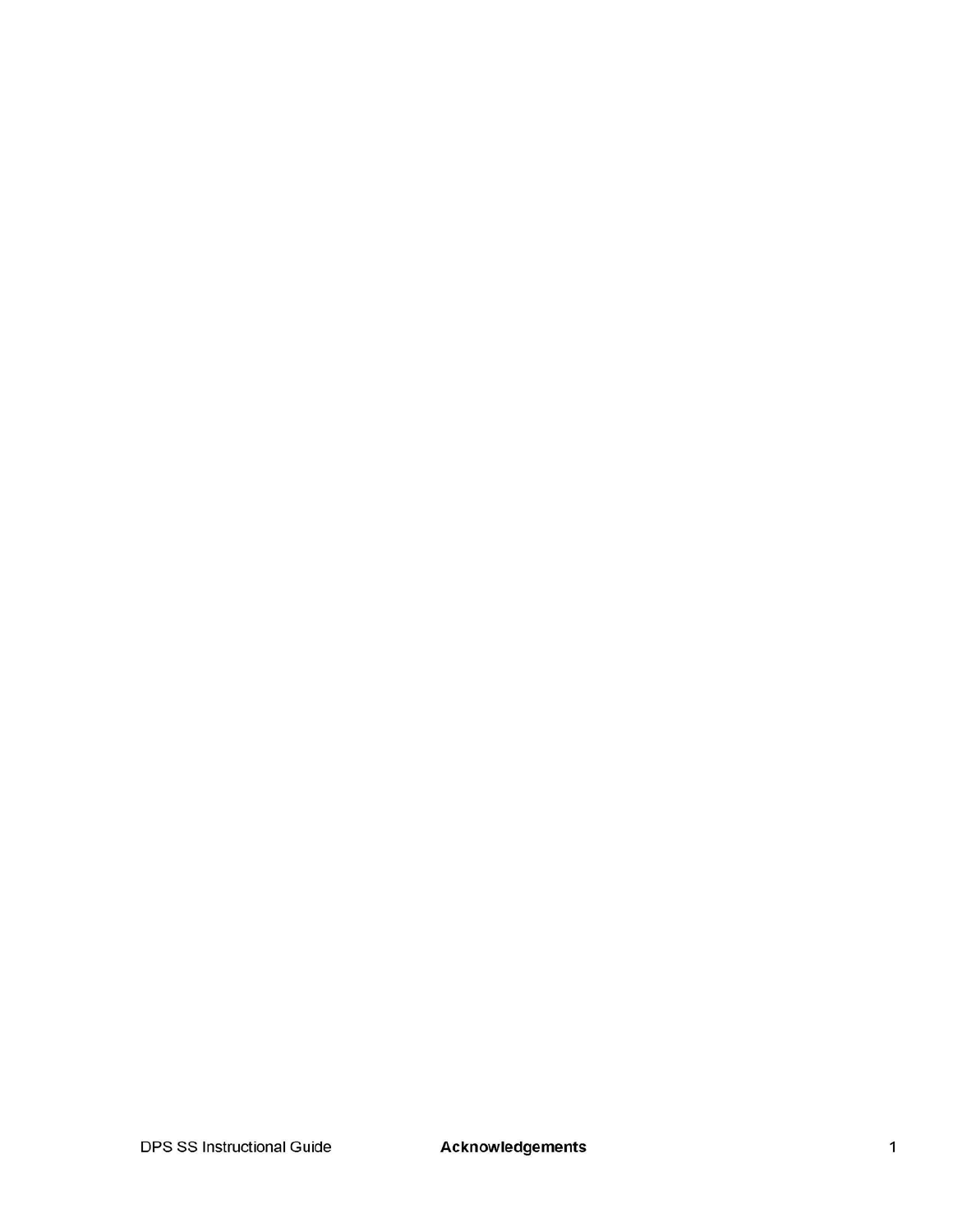

### The printed versus online version of the guide

This instructional guide for Social Studies is highly dependent on utilization of the Internet. Although you have been provided with a printed copy we strongly recommend you also use the online version at:

http://www.dps.k12.oh.us/academic/secsoc/americanhistorv/teaching 01.htm Going on-line will allow you the ability to click and connect to the Web site lessons in the guide without typing them into your Web browser.

### Frequently Asked Questions about use of the on-line guide:

• How do I search the Instructional Guides and Lesson Plans?

Put your search term in the white box at the upper right hand corner of the screen and click GO.

• I typed in a sentence in the search box and too many results returned.

Only type in key words for the most accurate searches.

When I click on a Unit, it does not open.

The files are in Adobe Acrobat format. Make sure you have that program on your Computer.

Contact the help desk 937-542-3184 if you experience problems with Adobe Acrobat.

• How do I print documents in Adobe Format?

Click the print icon in the Adobe toolbar. Do not use the print function under Windows.

• Is the **pagination** in the Instructional Guides book the same as the online Guides?

Yes.

What if the Web site indicated is no longer available or I get an error message or encounter issues or difficulties?

Call the help desk at Dayton Public Schools 937 -542-3184.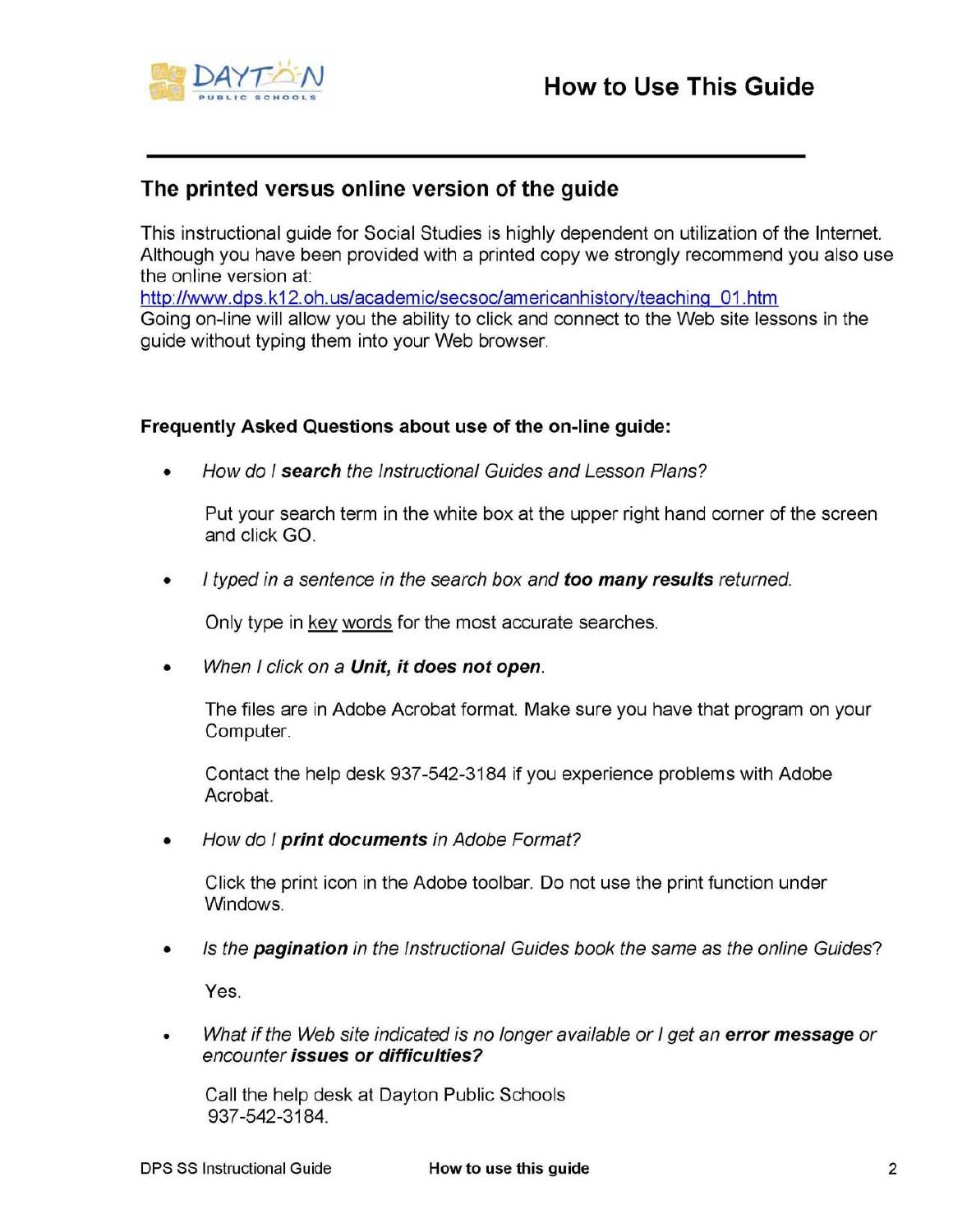

## **The lesson planning and instruction process**

- 1. Read the lesson and reflect on its significance to you and your students.
- 2. Review the standards, benchmarks and indicators that are addressed in the lesson for the grade level you teach so the objectives are clearly in your mind.
- 3. Review examples of formal assessments used in the past so that your work with students reflects future expectations of performance. Note: the questions may take different forms, and performance on multiple-choice questions alone is usually not sufficient to pass.
- 4. Check Interdisciplinary Connections activities to see if other subjects can be included in a team approach.
- 5. Design a lesson that makes use of the best resources and will motivate your students to attain the benchmarks and indicators.
- 6. Check Differentiated Learning to consider adaptations to the lesson.
- 7. Prepare informal assessments. Many times, these are included in the Webbased lesson.
- 8. Record any reflections you might have about future use of the same lesson.